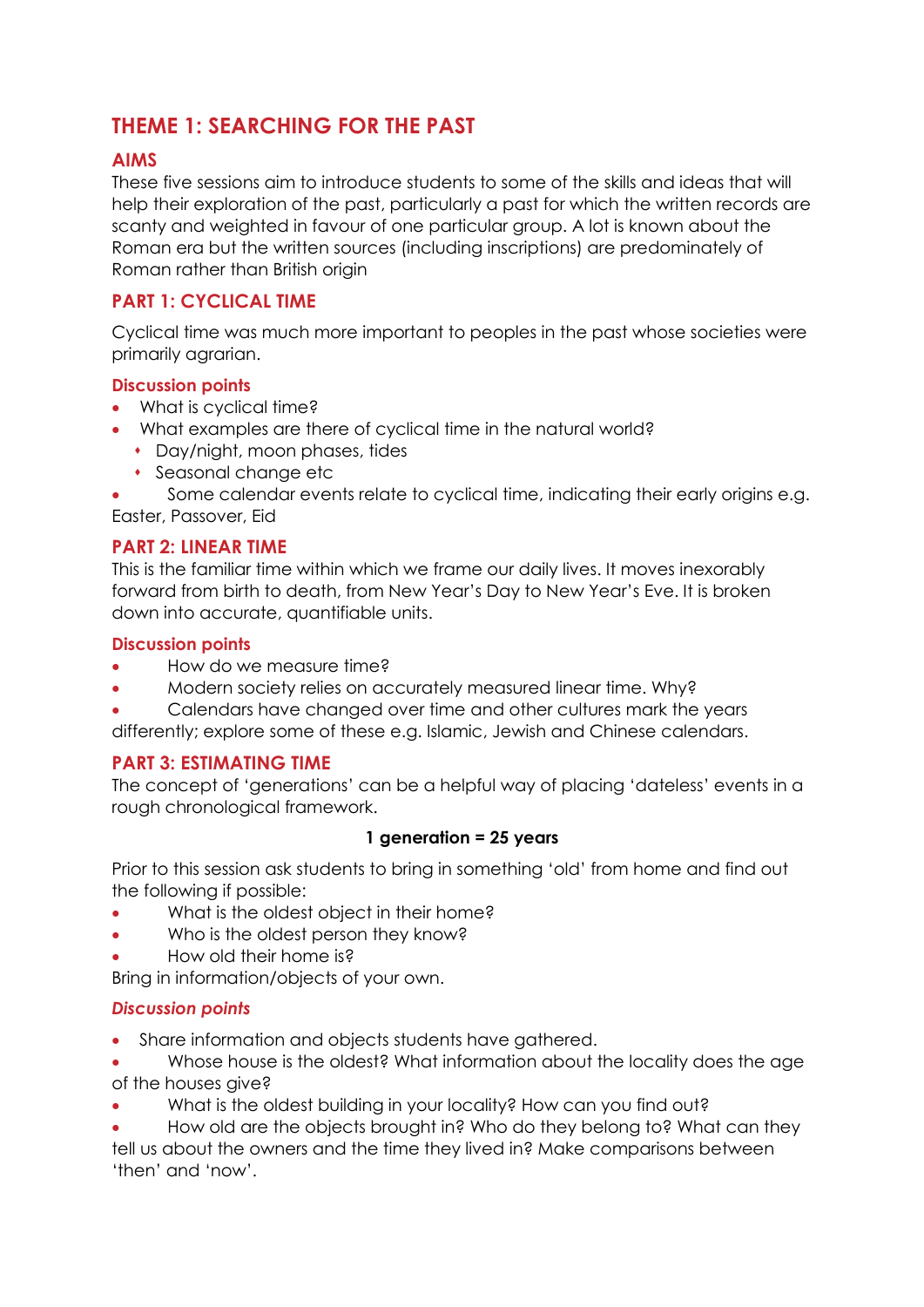What are the students' earliest memories? How long ago was it? Do they share similar memories?

### **Activities**

 Use metre rulers or tape measures to lay out a line 21 ms long either outdoors or in a hall. Mark on centuries. (1m = 1 century) Hand out a selection of events cards with the dates on them and ask students to place them on the line.

 Collate information from students to see how their own personal timeline develops.

Make a human chain: 1 person = 1 generation.

 Make a Year Group timeline and add on key shared events from students own timelines.

 What is the earliest memory of the oldest person they know? Using the 'generations' rule work out roughly how long ago this was.

 Record information for one member of each generation in their family, starting with him or herself.

### **Resources/useful links**

- 'Found' objects and photographs
- Metre rules/tape measures
- Event cards

### **PART 4: ARCHAEOLOGY IS RUBBISH**

This lesson introduces students to archaeological evidence by focusing on a selection of everyday rubbish.

You will need a selection of rubbish in a small plastic dustbin or bin liner.

### **Discussion points**

 Discuss categories into which rubbish can be sorted e.g. bio-degradable/nonbiodegradable; natural/manmade; material; could contain liquid/couldn't contain liquid; Romans would have/ wouldn't have.

- Information that can be gained from rubbish, e.g. nutritional; country of origin; who might have used it; manufacturing processes.
- What will survive and what will decay?

 What factors influence the survival of rubbish? Properties of the material; where the artefacts are deposited – acidic soil will 'eat' away bones; natural materials may survive in bogs (anaerobic), deserts (desiccated), ice or tundra (frozen) where bacteria are deprived of elements essential to their survival i.e. oxygen, moisture, warmth.

 The difference between acquired knowledge and empirical evidence. Use an empty toilet roll as an example. What is it? – a cardboard tube (empirical) or a toilet roll (acquired).

### **Activities**

 Divide the class into groups. Distribute the contents of the bin amongst the groups. Each group decides

 The criteria they are going to use to sort the rubbish based on the discussion above.

- methods of recording the information
- Who will act as scribe?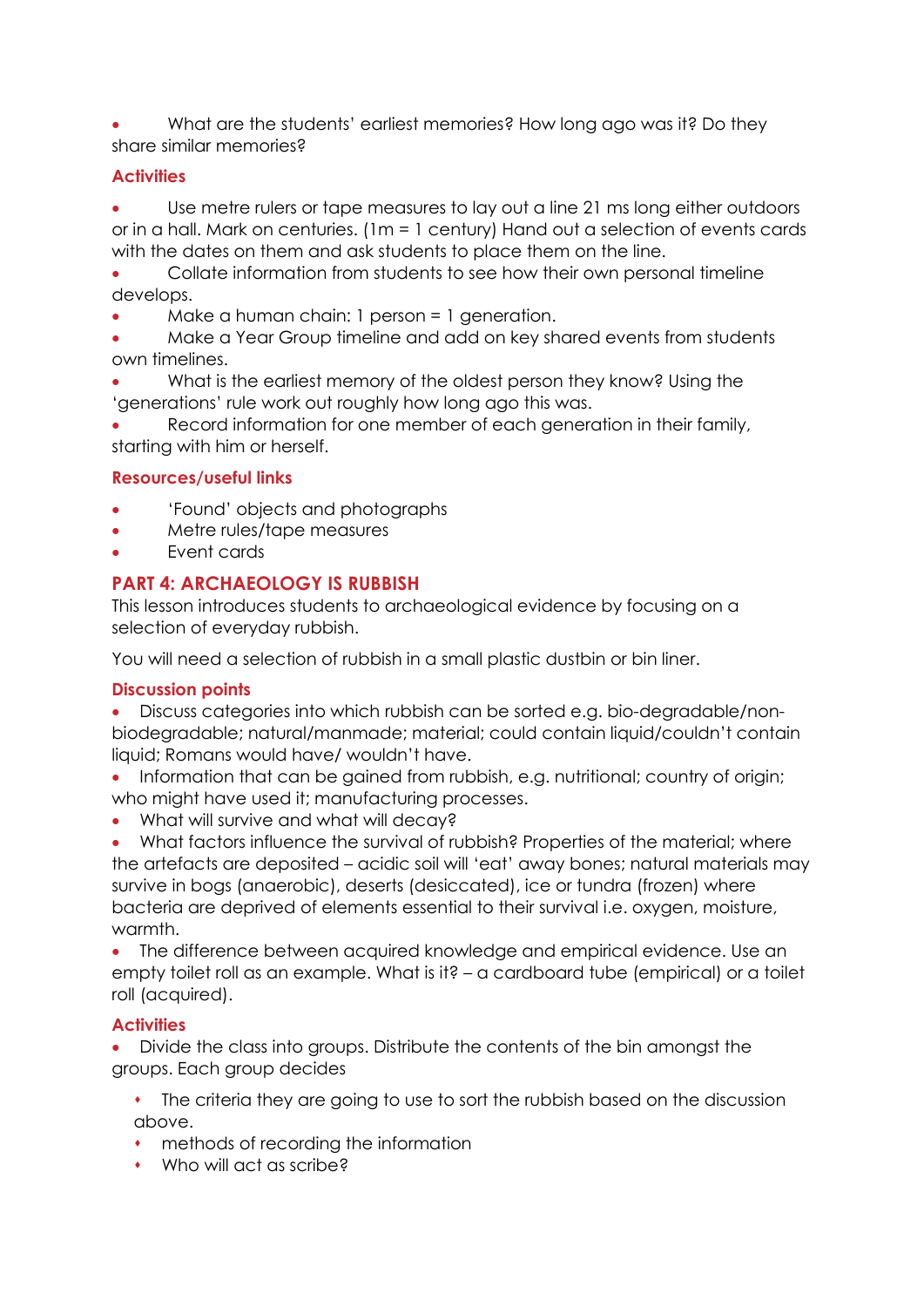Who will act as spokesperson?

Sort the rubbish and report back findings to the class based on the criteria they chose.

• Examine the contents of the bin as above but as a whole class activity.

 Using the contents of the bin, what can be said about the people who created the rubbish and the society they live in? e.g. male/female; adult/child; diet; customs (birthday cards etc); interests.

### **Resources/useful links**

 Selection of rubbish in a suitable container - include a mixture of materials i.e. organic/ natural/man-made and items that relate to specific events or people e.g. suntan lotion, postcards and tickets indicate a holiday; wrapping paper,



ribbon, crisp packets and drink bottles represent a celebration; pet food wrappers indicate a household of animal lovers.

# **PART 5: SOURCES OF EVIDENCE**

The primary aim of this lesson is to develop the skills students need to explore the range of evidence that is available to study the 'Past'.

### **Discussion points**

 What evidence can we use to find out about people in the past? – artefacts; contemporary writing; old photographs or paintings; aerial photography etc.

 Who studies the 'Past'? What is the difference between an archeologist and a historian? Who uses artefacts to find out about people from the past? (An historian studies documentary evidence, an archaeologist uses artefacts and physical remains e.g. buildings, field systems, environmental evidence.)

What is an artefact? What is the difference between an artefact and a fossil? (An artefact is something that has been made or used by humans i.e. a stone that has been used as a hammer or slingshot becomes an artefact through usage.) Recap on questions to 'ask' the objects. (Part 4)

**Activities**

### *Artefacts*

Use a selection of modern objects alongside archaeological artefacts and replicas where possible.

- Identify the materials they are made from and the methods of manufacture
- Does the manufacturing process/material influence cost/value of the object?

 Refer back to Lesson 3 – which of these objects would survive if buried in the ground?

 Use a collection of pottery fragments (sherds). Ask each student to consider the evidence available from one fragment i.e. how it was made (on a wheel or by hand), colour, texture, purpose. Record by careful, annotated drawing. Swap drawings around – can other students identify the potsherd from the drawing?

Choose one object and record it in the same way as the potsherd.